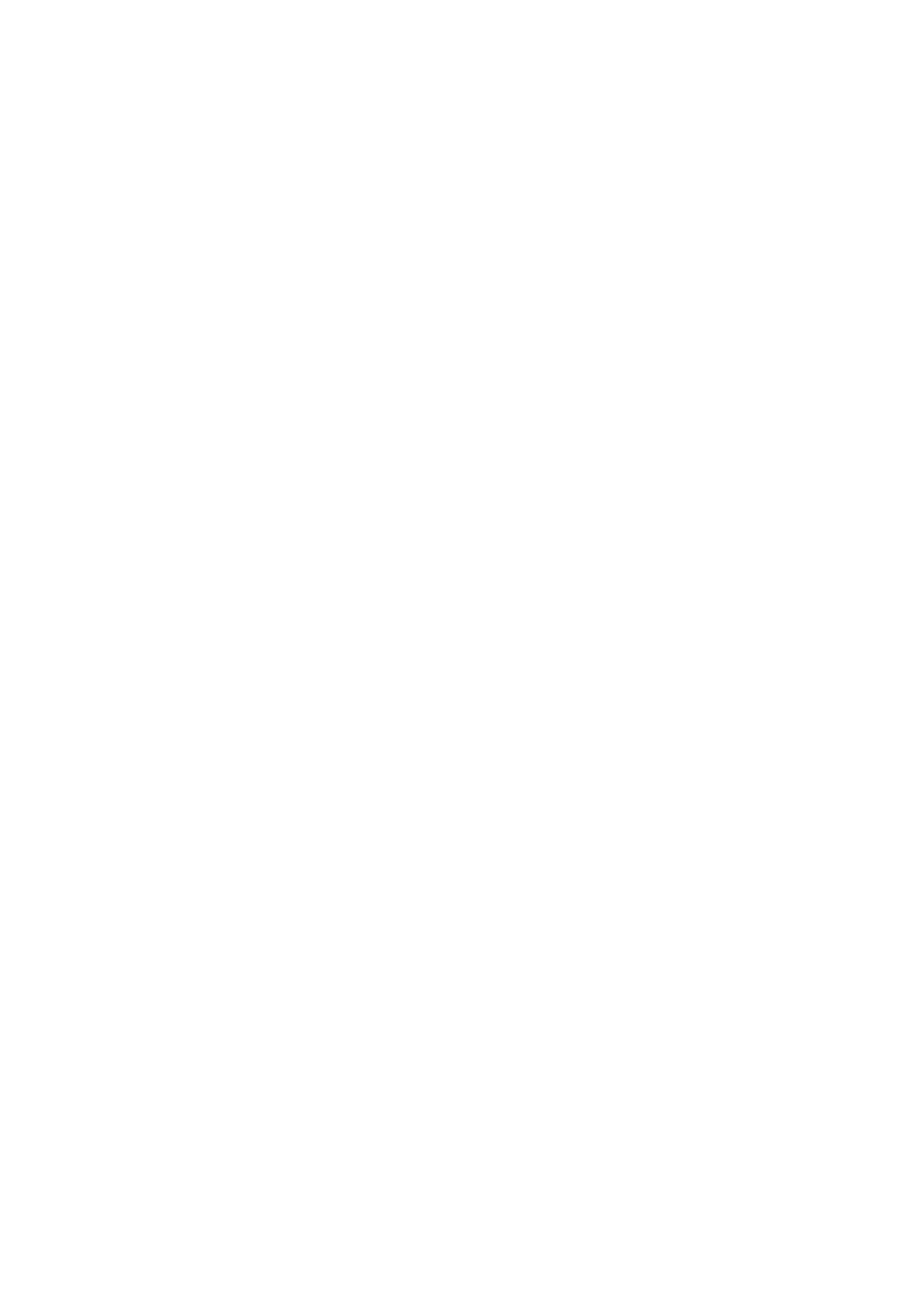### **In the case of News Verlags GmbH & Co.KG v. Austria,**

The European Court of Human Rights (First Section), sitting as a Chamber composed of:

Mrs E. PALM, *President*,

Mr J. CASADEVALL,

Mr R. TÜRMEN,

Mr C. BÎRSAN,

Mr W. FUHRMANN,

Mrs W. THOMASSEN,

Mr R. MARUSTE, *judges*,

and Mr M. O'BOYLE, *Section Registrar*,

Having deliberated in private on 31 August and 7 December 1999,

Delivers the following judgment, which was adopted on the lastmentioned date:

## **PROCEDURE**

1. The case originated in an application (no. 31457/96) against the Republic of Austria lodged with the European Commission of Human Rights ("the Commission") under former Article 25 of the Convention for the Protection of Human Rights and Fundamental Freedoms ("the Convention") by a company with its seat in Austria, News Verlags GmbH & Co.KG ("the applicant company"), on 13 March 1996.

The applicant company complained that court decisions prohibiting it from publishing the picture of the suspect in the context of reports on the criminal proceedings against him violated its right to freedom of expression and discriminated against it. It invoked Article 10 of the Convention taken alone and in conjunction with Article 14.

2. On 16 April 1998 the Commission (First Chamber) decided to give notice of the application to the Austrian Government ("the Government") and invited them to submit their observations on its admissibility and merits.

3. The Government submitted their observations on 20 July 1998, after an extension of the time-limit fixed for that purpose. The applicant company replied on 16 November 1998, also after an extension of the time-limit.

4. Following the entry into force of Protocol No. 11 to the Convention on 1 November 1998, and in accordance with Article 5 § 2 thereof, the application was examined by the Court.

5. In accordance with Rule 52 § 1 of the Rules of Court, the President of the Court, Mr L. Wildhaber, assigned the case to the First Section. The Chamber constituted within that Section included *ex officio*  Mr W. Fuhrmann, the judge elected in respect of Austria (Article 27 § 2 of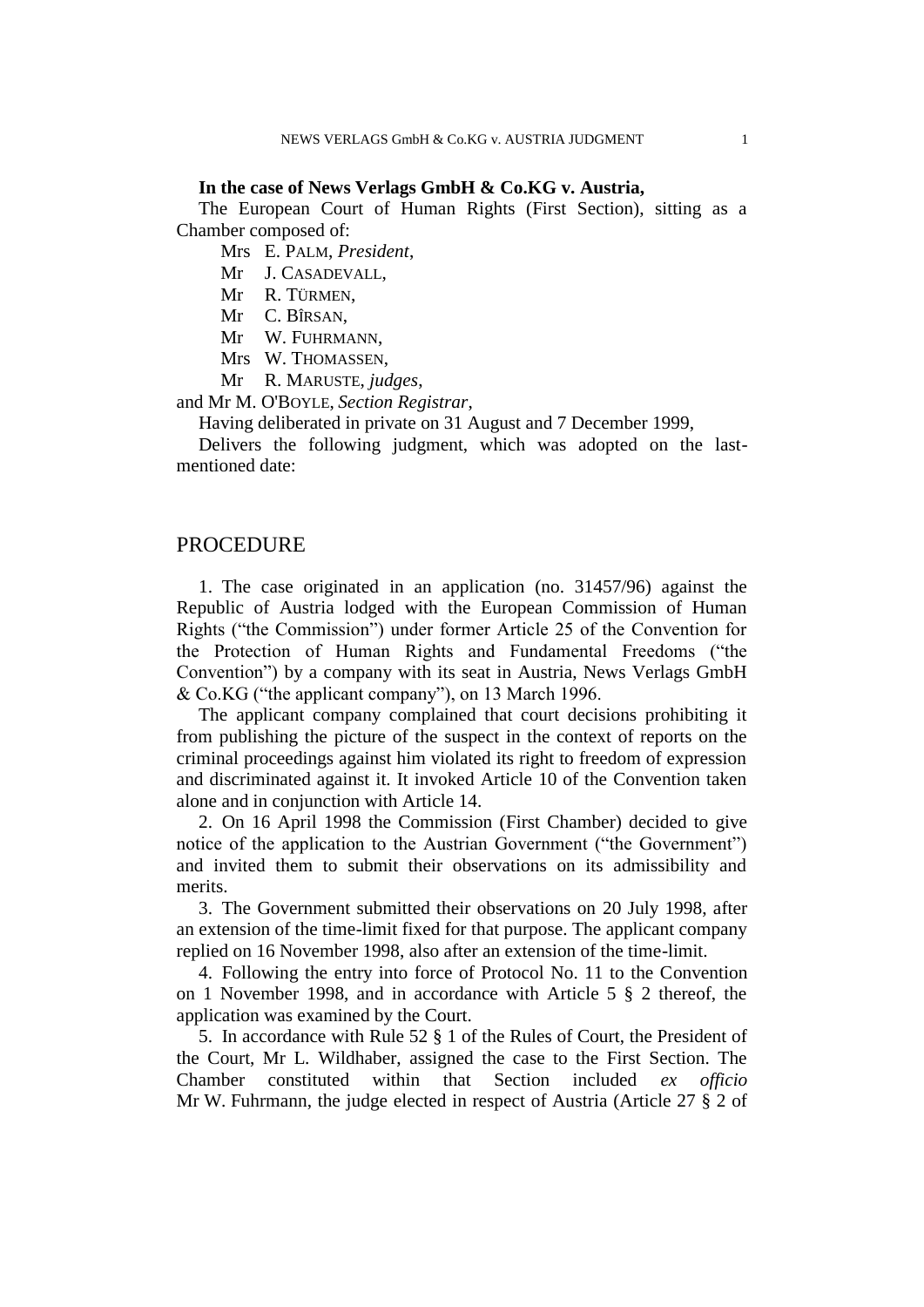the Convention and Rule 26 § 1 (a)), and Mrs E. Palm, President of the Section (Rule 26  $\S$  1 (a)). The other members designated by the latter to complete the Chamber were Mr J. Casadevall, Mr R. Türmen, Mr C. Bîrsan, Mrs W. Thomassen and Mr R. Maruste (Rule 26 § 1 (b)).

6. On 1 June 1999 the Chamber declared the application admissible<sup>1</sup>. Furthermore, the Chamber decided, in case no friendly settlement could be reached, to hold a hearing in accordance with Rule 59 § 2.

7. The text of the Court's admissibility decision was sent to the parties on 18 June 1999 and the parties were invited to submit, before 2 August 1999, such further information or observations on the merits as they wished. The applicant company was also invited to submit its claims for just satisfaction under Article 41 of the Convention (Rule 60).

8. The Court placed itself at the disposal of the parties with a view to securing a friendly settlement (Article 38 § 1 (b) of the Convention and Rule 62).

9. The President of the Chamber granted the applicant company leave to use the German language at the hearing (Rules 34 § 3 and 36 § 5).

10. The Registrar received the Government's memorial on 2 August 1999 and the applicant company's memorial on 16 August 1999. The President of the Chamber decided that the applicant company's memorial was nevertheless to be included in the case file (Rule 38 § 1).

11. A public hearing was held on 31 August 1999 in the Human Rights Building in Strasbourg.

There appeared before the Court:

| (a) for the Government                    |          |
|-------------------------------------------|----------|
| Mr W. OKRESEK, Federal Chancellery,       | Agent,   |
| Mrs B. GÖTH, Federal Ministry of Justice, | Counsel; |
| $(h)$ for the applicant company           |          |

(b) *for the applicant company*

 $\overline{a}$ 

| Mr G. LANSKY, |          |
|---------------|----------|
| Mr D. HEINE,  | Counsel. |

The Court heard addresses by Mr Lansky and Mr Okresek.

<sup>1.</sup> *Note by the Registry*. The text of the Court's decision is obtainable from the Registry.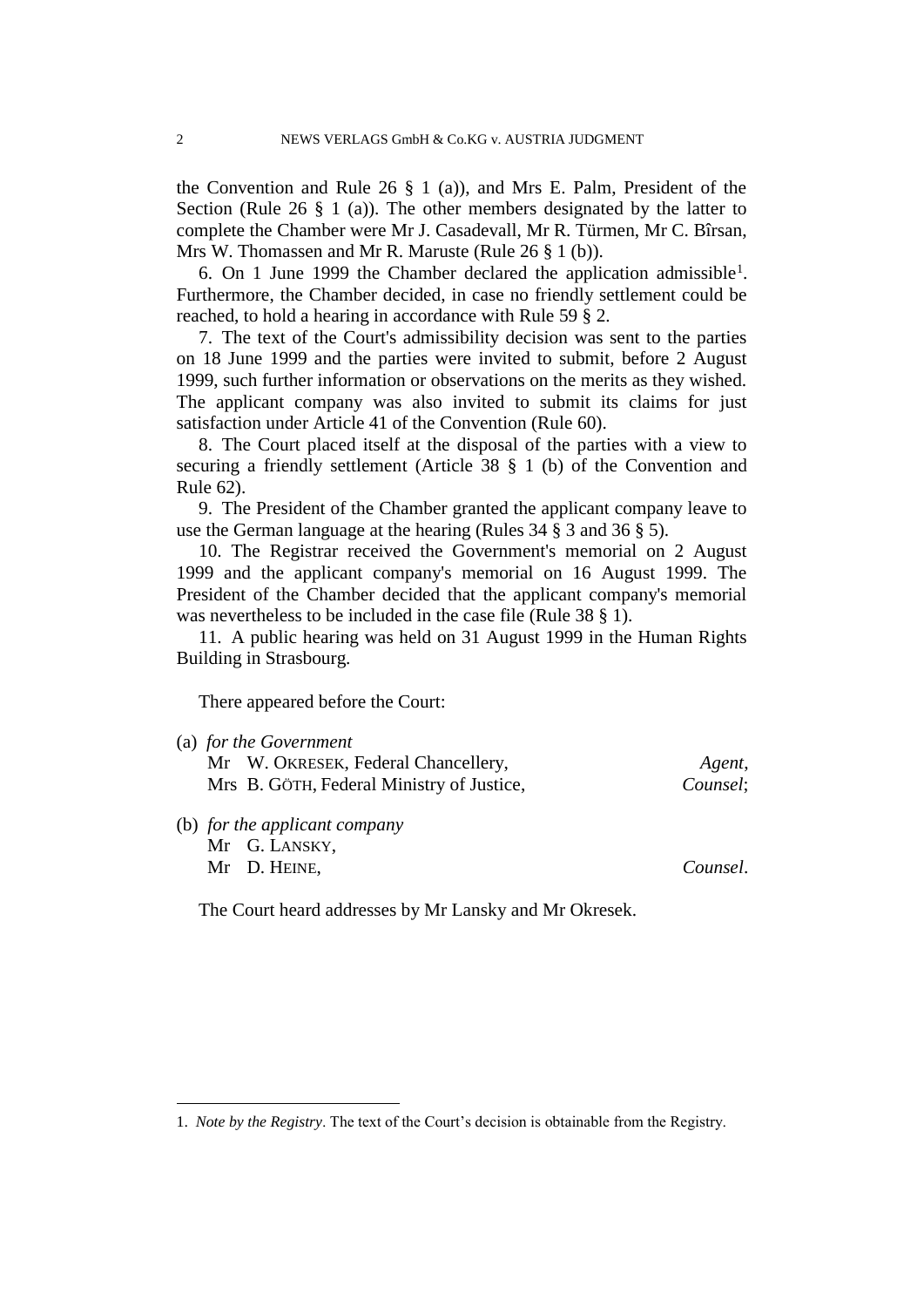# THE FACTS

### I. THE CIRCUMSTANCES OF THE CASE

12. The applicant, a limited liability company with its seat in Tulln, is the owner and publisher of the magazine *News*.

13. In December 1993 a series of letter bombs was sent to politicians and other persons in the public eye in Austria. Some of the addressees were severely injured.

14. On 10 December 1993 B., a right-wing extremist, was arrested on suspicion of having been involved in the so-called letter-bomb campaign. He was taken into detention on remand. Preliminary investigations were instituted against him on suspicion of attempted murder and of having committed offences under the National Socialism Prohibition Act (*Verbotsgesetz* – "the Prohibition Act"). He was later charged with offences under the Prohibition Act and with having aided and abetted assault.

15. In December 1993 the applicant company published a special issue and later an article in one of the regular issues of its magazine *News*, dealing with the letter-bomb campaign, the activities of the extreme right and, in particular, the suspect B. The respective reports were illustrated with several pictures of B. The cover page of the special issue for instance showed a small picture of B., subtitled in big letters "The Mad World of Perpetrators". Under the headline "Terror for the Führer" a full-page picture showed B. together with two other persons. According to the comments, this picture was taken in a courtroom, where B. stood up in protest when the verdict was pronounced against his "Führer", the neo-Nazi leader G.K. Furthermore, it was stated that, when G.K. was sentenced to ten years' imprisonment, his companions, including B., swore vengeance. According to another comment on the same page, these companions who had been supposed to be harmless lunatics were now arrested as bomb terrorists. The cover page of the second issue carried the headline "Victims and Nazis" and showed a large picture of one of the victims and a smaller picture of B. and two others. The victim was quoted as saying: "I want to meet the perpetrators." At the bottom of the page the words "Nazi scene uncovered" appeared. In the article, a further picture of B. and another suspect, R., was shown. According to the comment, it had been taken on the occasion of the trial of the neo-Nazi leader G.K. The comment went on to state that R. and B., who had both wished to succeed G.K., were now suspected of having dispatched the bombs. Moreover, a wedding picture of B. was published. The comment accompanying it stated that, according to the investigations of the police, B. and R. had probably collaborated in order to organise the letter-bomb campaign. In the article itself, B. was described as pathologically ambitious,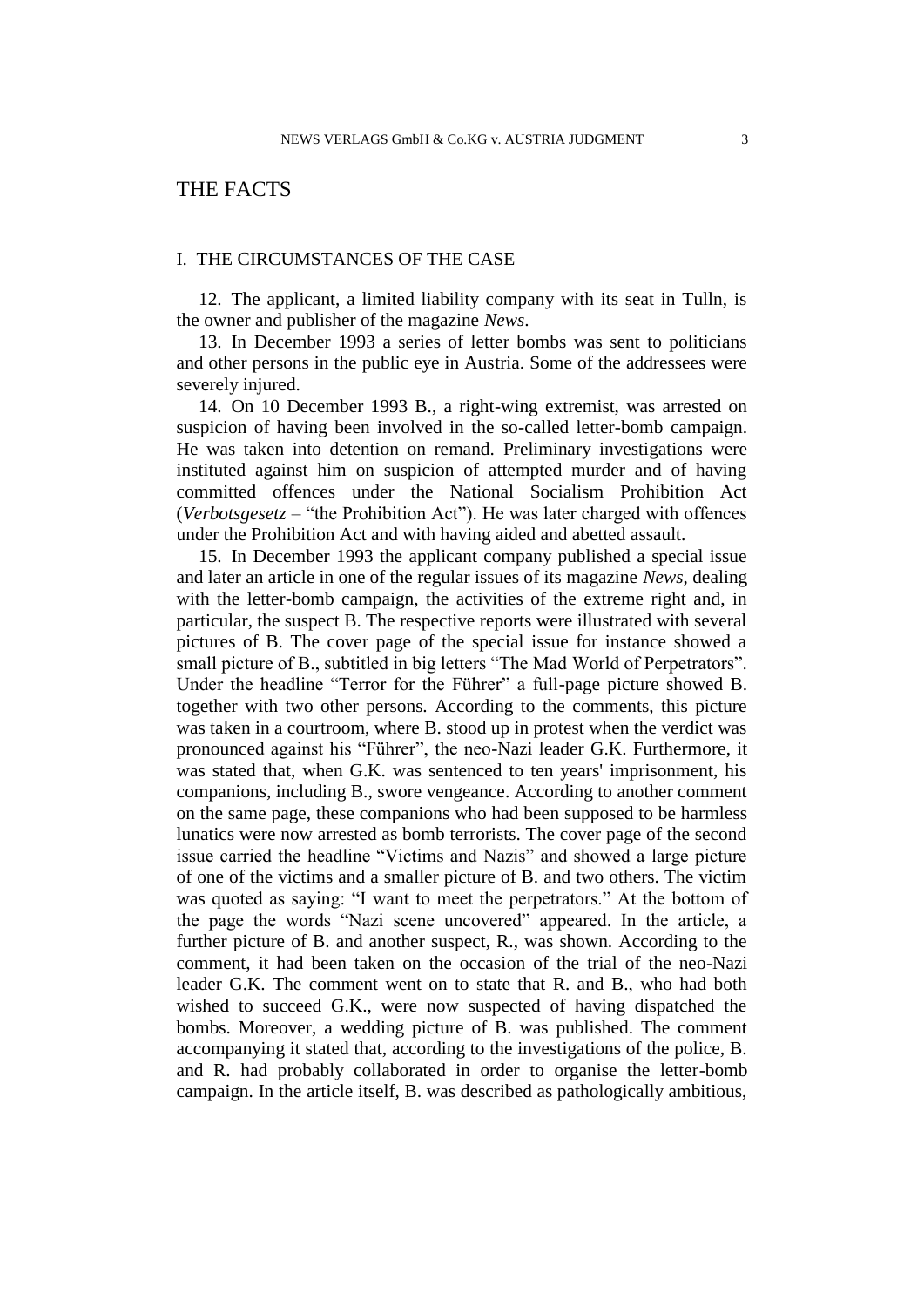one of the most brutal members of the neo-Nazi scene and the possible successor to the neo-Nazi leader G.K.

16. On 21 January 1994 B. brought proceedings under section 78 of the Copyright Act (*Urheberrechtsgesetz*) against the applicant company, requesting that the latter be prohibited from publishing his picture in connection with reports on any criminal proceedings against him. He also requested a preliminary injunction (*einstweilige Verfügung*) to that effect.

17. On 9 March 1994 the Vienna Commercial Court (*Handelsgericht*) dismissed B.'s application for a preliminary injunction.

18. The court observed that section 78 of the Copyright Act prohibited publishing a person's picture if the publication violated that person's legitimate interests. However, where criminal proceedings were conducted against the person concerned, that interest had to be weighed against the public interest in receiving information. As the present case related to very serious offences based on anti-democratic, subversive ideology, the publication of a suspect's picture was justified in principle. Further, the court found that it did not have to examine whether the accompanying comment violated B.'s right to respect for his private life as he had failed to indicate which passages of the articles at issue might go beyond the limits of acceptable reporting.

19. On 22 September 1994 the Vienna Court of Appeal (*Oberlandesgericht*), upon B.'s appeal, issued a preliminary injunction prohibiting the applicant company from publishing B.'s picture in connection with reports on the criminal proceedings against him on suspicion of having committed offences under the Prohibition Act and of having aided and abetted assault through letter-bomb attacks.

20. The Court of Appeal pointed out that section 78 of the Copyright Act was directed against the abuse of pictures in public. Section 78 sought above all to prevent a person from being disparaged by the publication of a picture, or his private life being made public or his picture being used in a way giving rise to misinterpretation, or in a disparaging and degrading manner. Further, the court observed that section 78 of the said Act did not define the term "legitimate interests", thus conferring discretion on the courts in order to enable them to take the particular circumstances of each case into account. It also required the courts to weigh the interest of the person concerned in the protection of his or her picture against the publisher's interest in conveying information.

21. The Court of Appeal went on to say that, in assessing whether a person's legitimate interests within the meaning of section 78 of the Copyright Act had been violated, not only the picture itself, but also the accompanying text had to be taken into account. Also, a person suspected of having committed an offence had a legitimate interest in not being denounced in public by the publication of a picture in connection with a disparaging text. In the present case, the contested publication constituted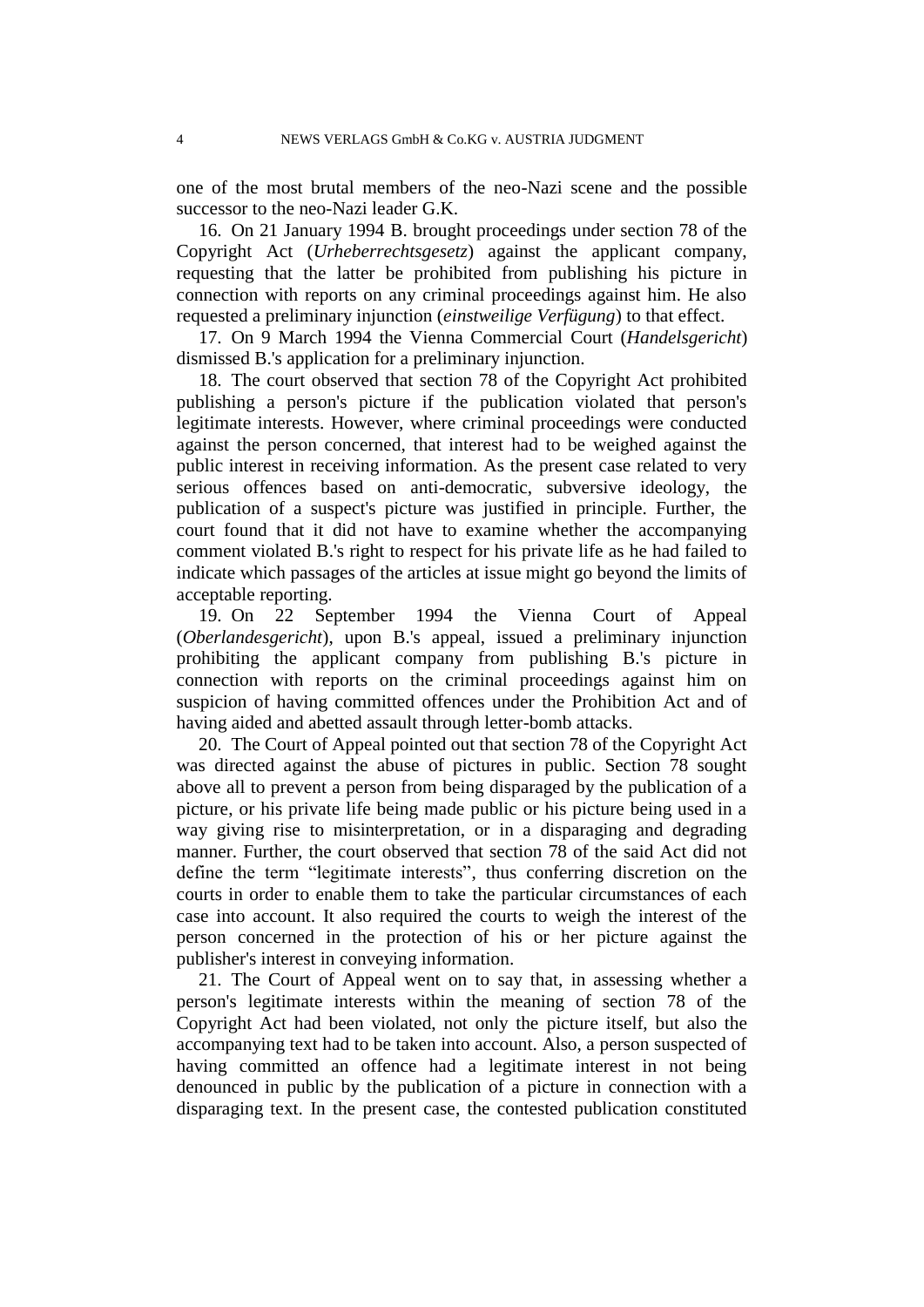not only a gross insult, but also a serious violation of the presumption of innocence. Quoting some headlines and comments from the articles at issue, the Court of Appeal noted that the applicant company had called B. a "perpetrator" of the letter-bomb attacks, a "Nazi", a "terrorist for the 'Führer'" and a companion of the neo-Nazi G.K. who had been sentenced to ten years' imprisonment. These gross violations of B.'s legitimate interests justified a prohibition on the publication of his picture in the context of the criminal proceedings which were at the time conducted against him.

22. Despite this line of reasoning, the judgment had the effect of prohibiting the publication of B.'s picture not only in connection with a text that was prejudicial but – even more restrictively – in connection with reports on the criminal proceedings against him irrespective of the accompanying text.

23. On 22 November 1994 the Supreme Court (*Oberster Gerichtshof*) rejected both parties' extraordinary appeals on points of law (*außerordentlicher Revisionsrekurs*), finding that they did not raise any important legal issues. As to the applicant company's appeal, it found that section 7a of the Media Act (*Mediengesetz*), to which the applicant company had referred in its submissions, did not lead to the result that a suspect's legitimate interests could not be violated by the publication of his picture. There was thus no contradiction with section 78 of the Copyright Act. Further, there were no clear indications in the present case that the public interest justified the publishing of B.'s picture. Thus, the appellate court's decision was not based on a gross misinterpretation of the law.

24. Supplementing his application of 21 January 1994, B. had in the meantime filed an alternative claim (*Eventualbegehren*), requesting that the applicant company be ordered to refrain from publishing his picture in connection with such statements as had been made in the articles at issue and which he listed in detail.

25. On 19 April 1995 the Vienna Commercial Court, in the main proceedings, granted B.'s alternative claim, ordering the applicant company to refrain from publishing B.'s picture where the publication was likely to violate B.'s legitimate interests, namely in connection with statements in which B. was referred to as the perpetrator of the letter-bomb attacks or as being involved in terror or letter-bomb attacks, or in connection with such statements – listed in detail – as had been made in the articles at issue.

26. The court found that the publication of B.'s picture together with the accompanying text constituted not only a gross insult, but also a serious violation of the presumption of innocence. These gross violations of B.'s legitimate interests justified a prohibition on publishing his picture in the context of the criminal proceedings against him, but only if he was referred to as the perpetrator of the offences or if otherwise the rules of objective reporting were violated. Having regard to the seriousness of the charges brought against B. and the notoriety of the victims, the public interest in B.'s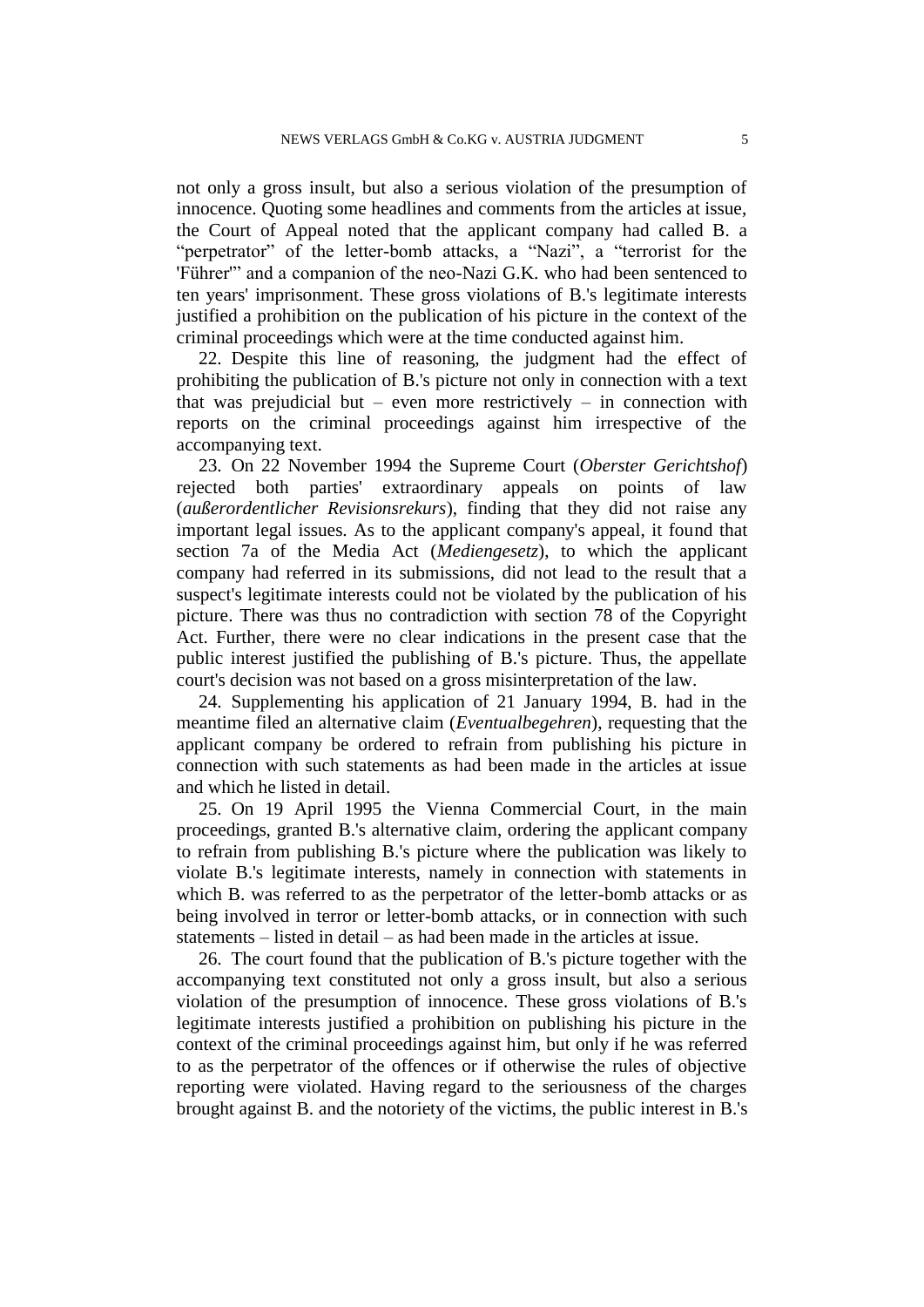appearance outweighed his interest in not having his picture published as long as such reports did not overstep the boundaries of objective journalism. Further, the court emphasised that it did not intend to sanction reporting (*Wortberichterstattung*) as such. It repeated that, when assessing a person's claim under section 78 of the Copyright Act, the text accompanying the pictures was of importance. It made a difference whether a person, along with the publication of his picture, was stigmatised as the perpetrator of a crime or whether an objective report on the criminal proceedings against him was given.

27. On 30 August 1995 the Vienna Court of Appeal dismissed the applicant company's appeal but granted B.'s appeal. It ordered the applicant company to refrain from publishing B.'s picture in connection with reports on the criminal proceedings against him on suspicion of having committed offences under the Prohibition Act and of having aided and abetted assault through letter-bomb attacks.

28. The court recalled the reasons given in its decision of 22 September 1994 (see paragraphs 20-21 above) concluding once again that the publication of B.'s picture in the context of the accompanying comments had constituted a gross violation of his legitimate interests, which justified a prohibition on publishing his picture in the context of the criminal proceedings against him. It added that the onus was not upon B. to specify the statements which the applicant company had to refrain from publishing in connection with the pictures since, in general, new accusations were published in the course of the proceedings, and there was no interest in repeating the previous ones. Thus, the Commercial Court's judgment was worded too narrowly.

29. On 24 October 1995 the Supreme Court rejected the applicant company's extraordinary appeal on points of law. It found that the applicant company undoubtedly had a right to impart information about the proceedings conducted against B. However, the right to impart information had to be distinguished from the right to publish pictures of B., which had to be balanced against B.'s interest in the protection of his picture. Even the publication of a picture accompanied by a correct statement of facts, which violated neither section 7a nor section 7b of the Media Act, could infringe the legitimate interests of the person concerned. Finally, the Supreme Court, referring to Article 10 of the Convention, found that the applicant company's right to freedom of expression had not been violated, since it had not been prohibited from reporting on the proceedings, but only from publishing B.'s picture in that context.

30. In December 1995 a first-instance court acquitted B. of the charges of assault but convicted him of offences under the Prohibition Act. The criminal proceedings against B. received extensive news coverage. Contrary to the applicant company, other newspapers remained free to publish B.'s picture.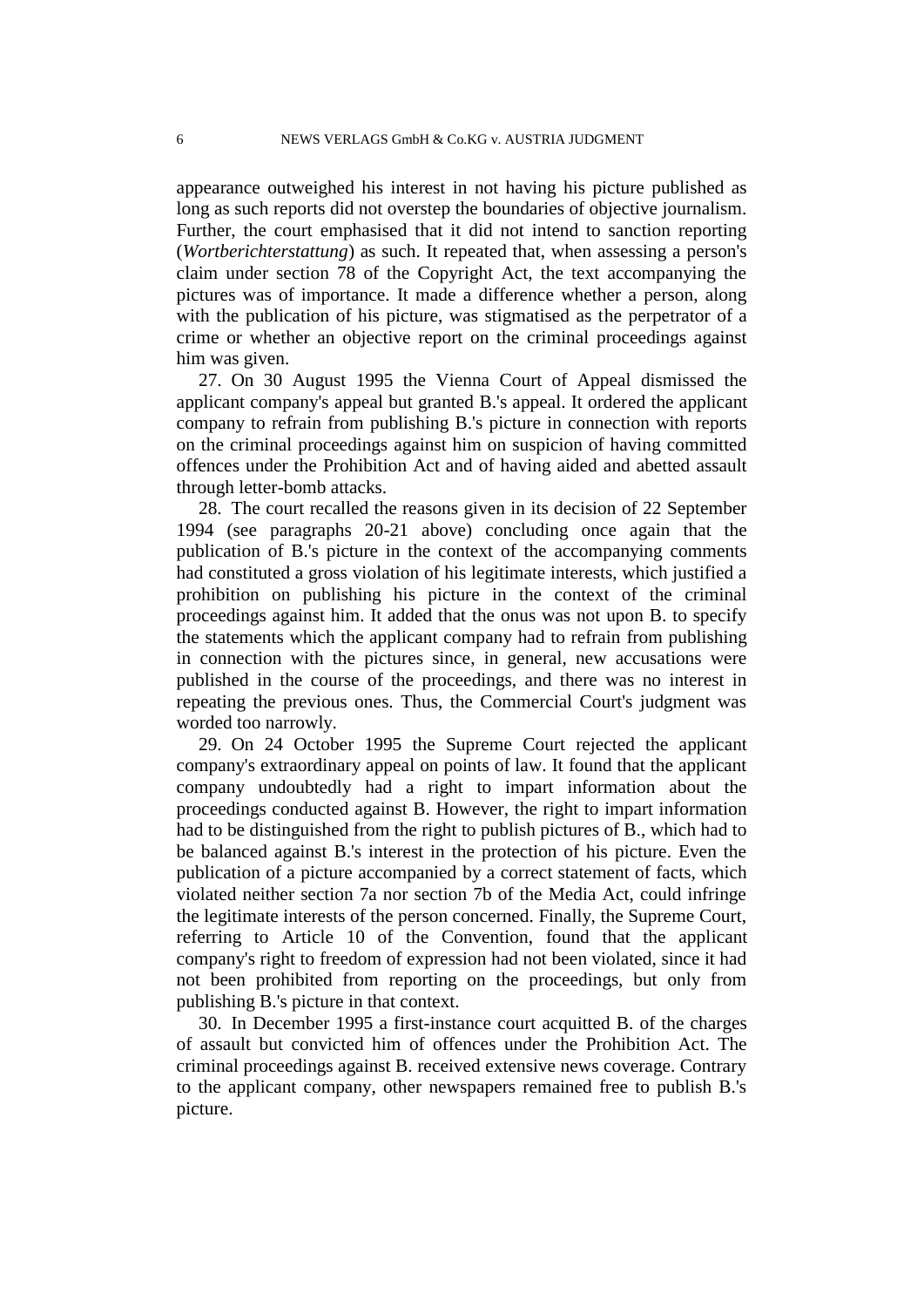31. On 18 December 1995 the Vienna Court of Appeal, in proceedings brought by B. under section 7b of the Media Act, found that the applicant company had violated the presumption of innocence and ordered it to pay 50,000 Austrian schillings by way of compensation to B. The court found that in its articles of December 1993 the applicant company had referred to B. as the perpetrator of the "letter-bomb terror".

### II. RELEVANT DOMESTIC LAW

### **A. The Copyright Act**

..."

32. The relevant provision of the Copyright Act reads as follows:

#### **Section 78**

"(1) Images of persons shall neither be exhibited publicly, nor disseminated in any other way in which they are made accessible to the public, where the legitimate interests of the person in question or, in the event that they have died without having authorised or ordered publication, of a close relative would be injured.

This provision has been interpreted in the Supreme Court's case-law. In particular the Supreme Court found that in determining whether the publication of a person's picture violated his or her "legitimate interests" regard was to be had to the accompanying text. Where the publisher of the picture claimed that there was a public interest in its publication, the courts had to carry out a weighing of the respective interests involved. As regards reporting on criminal cases, the Supreme Court constantly held that there was no predominating public interest in the publication of the suspect's picture if it had no additional independent information value. The only effect was that the intensity of such reporting was increased by joining the suspect's picture and, thus, made his or her appearance known to the public at large (see for instance, MuR 1990, p. 224; SZ 63/75, p. 373; MuR 1995, p. 64; MuR 1996, p. 33).

### **B. The Media Act**

33. The relevant provisions of the Media Act read as follows:

#### **Section 7a**

"(1) Where publication is made, through any medium, of a name, image or other particulars which are likely to lead to the disclosure to a larger not directly informed circle of people of the identity of a person who

1. has been the victim of an offence punishable by the courts, or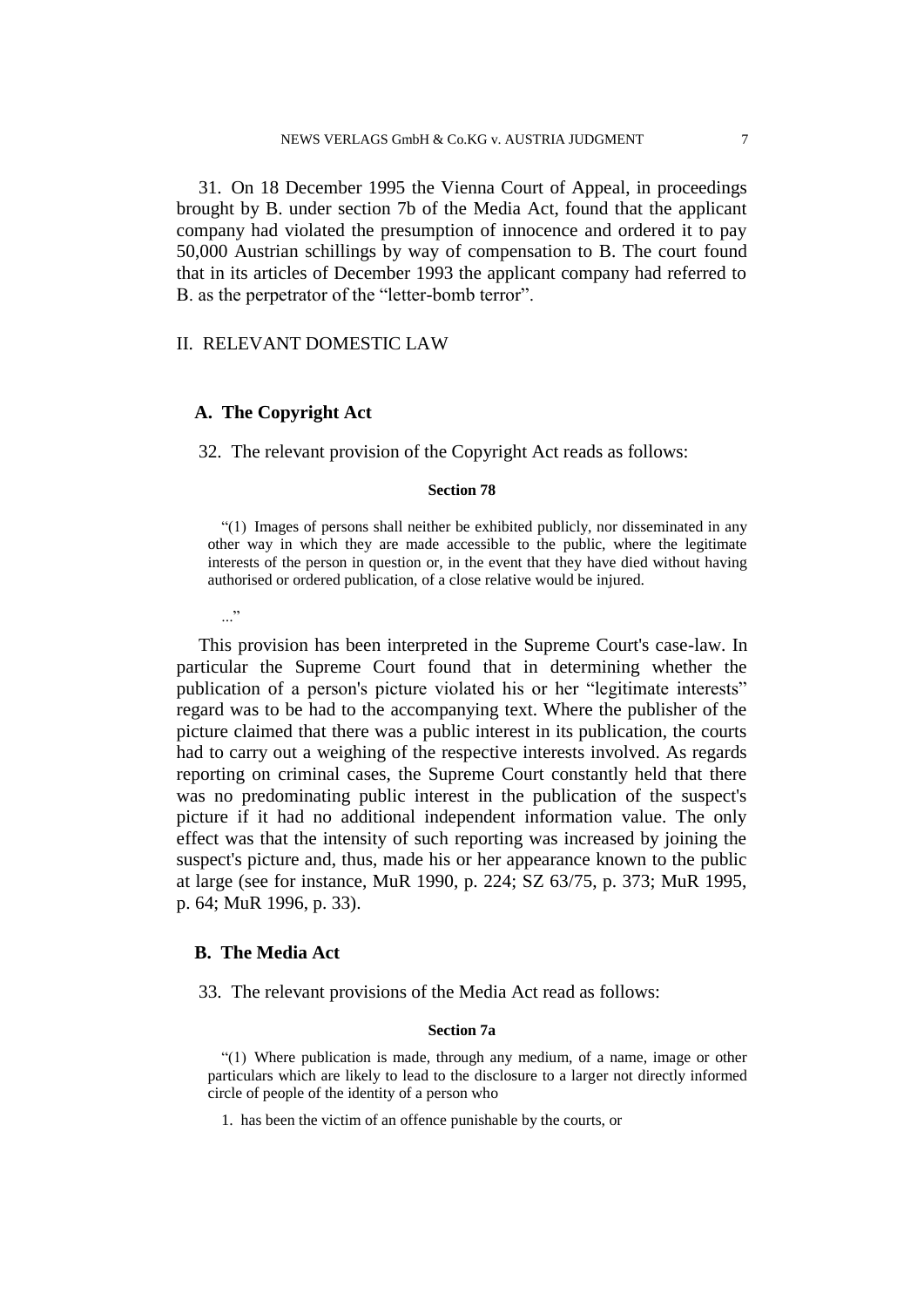2. is suspected of having committed, or has been convicted of, a punishable offence,

and where legitimate interests of that person are thereby injured and there is no predominant public interest in the publication of such details on account of the person's position in society, of some other connection with public life, or of other reasons, the victim shall have a claim against the owner of the medium (publisher) for damages for the injury suffered. The award of damages shall not exceed 200,000 schillings; additionally, section 6(1), second sentence, shall apply.

(2) Legitimate interests of the victim shall in any event be injured if the publication

1. in the case of subsection (1)1 is such as to give rise to an interference with the victim's strictly private life or to his or her exposure,

2. in the case of subsection (1)2 relates to a juvenile or merely to a lesser indictable offence or may substantially prejudice the victim's advancement.

..."

#### **Section 7b**

"(1) Where a person who is suspected of having committed a punishable offence but has not been finally convicted is portrayed in a medium as guilty, or as the offender and not merely a suspect, the victim shall have a claim in damages against the owner of the medium (publisher) for the injury suffered. The award of damages shall not exceed 200,000 schillings; additionally, section 6(1), second sentence, shall apply.

 $\cdot$ ..."

# FINAL SUBMISSIONS TO THE COURT

34. In their memorial, the Government asked the Court to declare that there had been no violation of Article 10.

35. The applicant company requested the Court to hold that there had been a violation of Article 10 of the Convention as well as of Article 14 taken in conjunction with Article 10.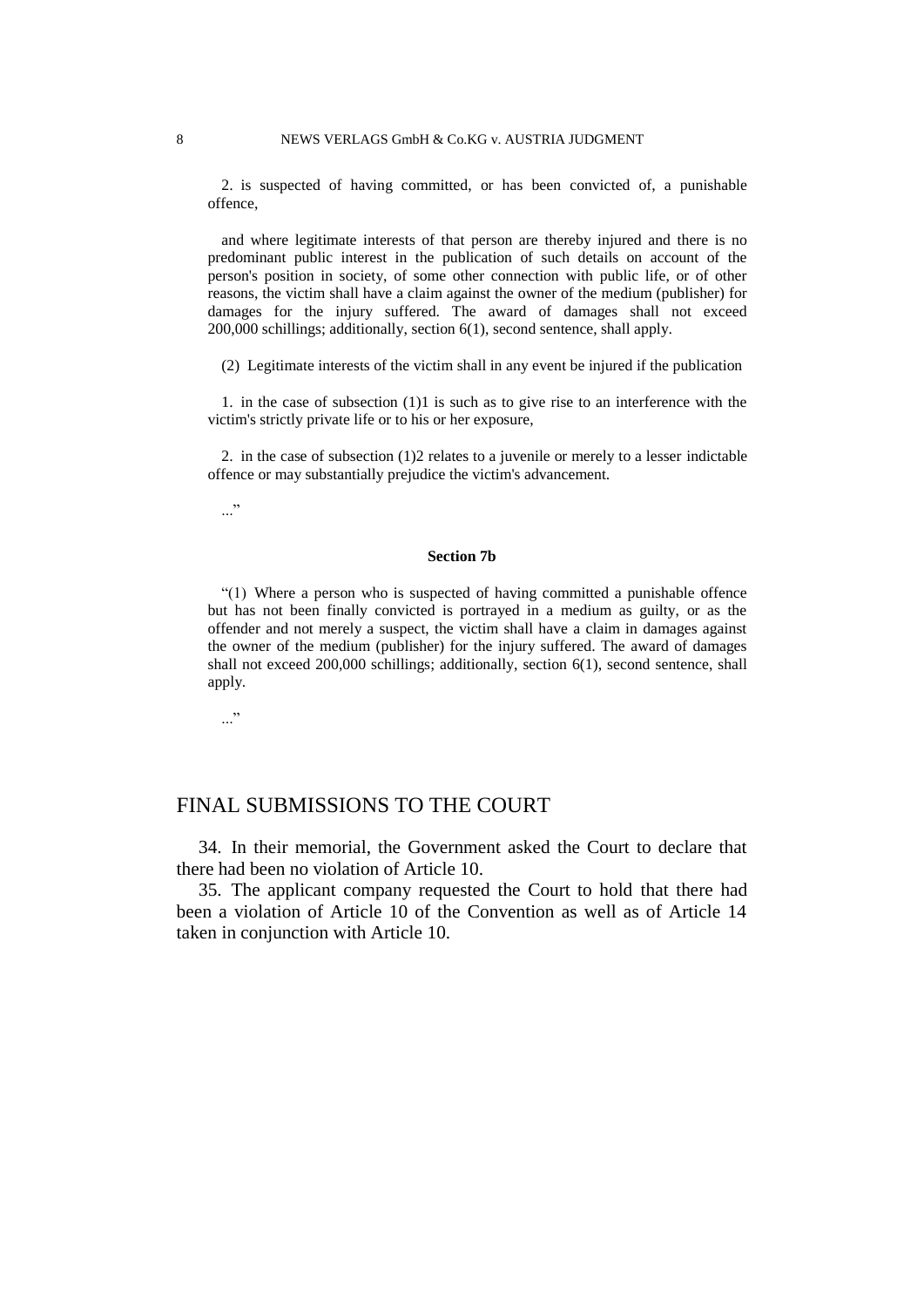# THE LAW

### I. ALLEGED VIOLATION OF ARTICLE 10 OF THE CONVENTION

36. The applicant company alleged that the injunctions, as issued by the Vienna Court of Appeal and confirmed by the Supreme Court, prohibiting it from publishing the picture of the suspect, B., in connection with reports on the criminal proceedings against him, irrespective of the accompanying text, constituted a violation of Article 10 of the Convention which reads:

"1. Everyone has the right to freedom of expression. This right shall include freedom to hold opinions and to receive and impart information and ideas without interference by public authority and regardless of frontiers. This Article shall not prevent States from requiring the licensing of broadcasting, television or cinema enterprises.

2. The exercise of these freedoms, since it carries with it duties and responsibilities, may be subject to such formalities, conditions, restrictions or penalties as are prescribed by law and are necessary in a democratic society, in the interests of national security, territorial integrity or public safety, for the prevention of disorder or crime, for the protection of health or morals, for the protection of the reputation or rights of others, for preventing the disclosure of information received in confidence, or for maintaining the authority and impartiality of the judiciary."

### **A. Whether there was an interference**

37. The Government disputed that the contested injunctions constituted an interference with the applicant company's right to freedom of expression. They conceded that the publication of a picture may in some cases be protected by Article 10 of the Convention, but argued that this was not the case if a photograph published in the context of reporting had no information value either in itself or in connection with the information conveyed. In the Government's view, the publication of B.'s picture did not add any information to the applicant company's reports.

38. The applicant company contested this view. It maintained that the choice of the form and the means of communicating information was for the person conveying the information. It also stressed that the reporting at issue was a unity of text and pictures which was protected by Article 10 in its entirety as well as in its single components.

39. The Court recalls that it is not for the Court, or for the national courts for that matter, to substitute their own views for those of the press as to what technique of reporting should be adopted by journalists. Article 10 protects not only the substance of ideas and information but also the form in which they are conveyed (see the Jersild v. Denmark judgment of 23 September 1994, Series A no. 298, pp. 23-24, § 31).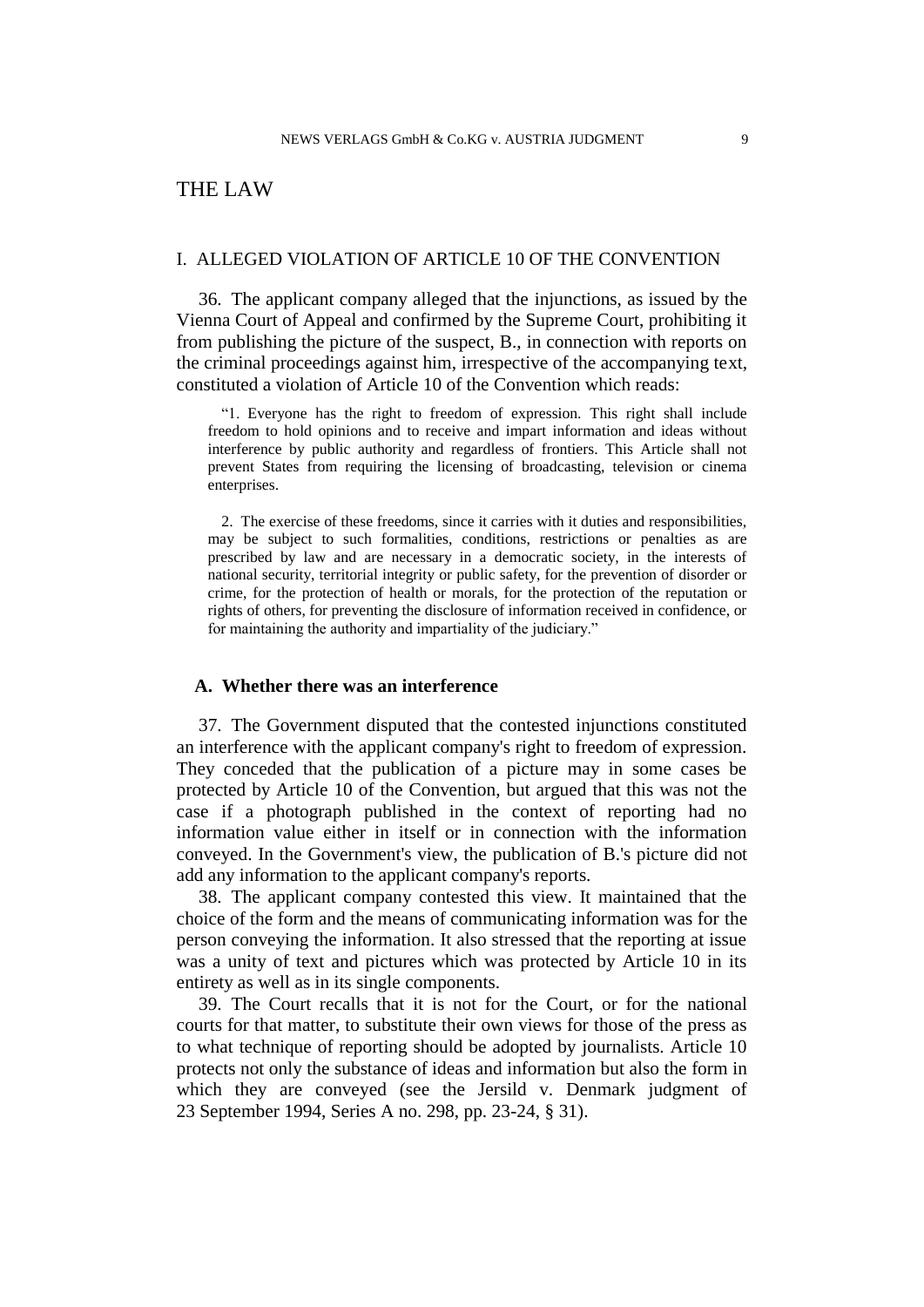40. The Court considers that the prohibition on the publication of B.'s picture in the context of reports on the criminal proceedings against him, which limited the applicant company's choice as to the form in which it could present such reports, constituted an interference with its right to freedom of expression, which is in breach of Article 10 unless it satisfies the requirements of the second paragraph of that Article.

#### **B. Whether the interference was "prescribed by law"**

41. The applicant company, in its memorial, conceded that the interference at issue was based on section 78 of the Copyright Act. At the hearing before the Court it expressed doubts as to whether this provision prescribed the conditions under which the publication of a person's picture may be prohibited with sufficient clarity, without however elaborating on the issue in detail. The Government for their part, asserted that section 78 of the Copyright Act formed the legal basis for the injunctions.

42. The Court recalls that the relevant national law must be formulated with sufficient precision to enable the persons concerned – if need be with appropriate legal advice – to foresee, to a degree that is reasonable in the circumstances, the consequences which a given action may entail (see the Worm v. Austria judgment of 29 August 1997, *Reports of Judgments and Decisions* 1997-V, p. 1548, § 38).

43. Section 78 of the Copyright Act employs somewhat imprecise wording, namely "legitimate interests" and thereby confers broad discretion on the courts. The Court has, however, acknowledged the fact that frequently laws are framed in a manner that is not absolutely precise (see the markt intern Verlag GmbH and Klaus Beermann v. Germany judgment of 20 November 1989, Series A no. 165, pp. 18-19, § 30, with further references). Such considerations are particularly cogent in the sphere of the publication of a person's picture, where the courts are called upon to weigh that person's rights, such as for instance the right to respect for his or her private life, against the publisher's right to freedom of expression. Moreover, the Court notes that the notion of "legitimate interests" has been interpreted in the Supreme Court's case-law (see paragraph 32 above). The Court concludes that it cannot be said that the Vienna Court of Appeal's application of section 78 of the Copyright Act went beyond what could reasonably be foreseen in the circumstances.

Accordingly, the Court is satisfied that the interference was "prescribed by law".

### **C. Whether the interference pursued a legitimate aim**

44. It was common ground that the contested injunctions aimed at "the protection of the reputation or rights of others". The Government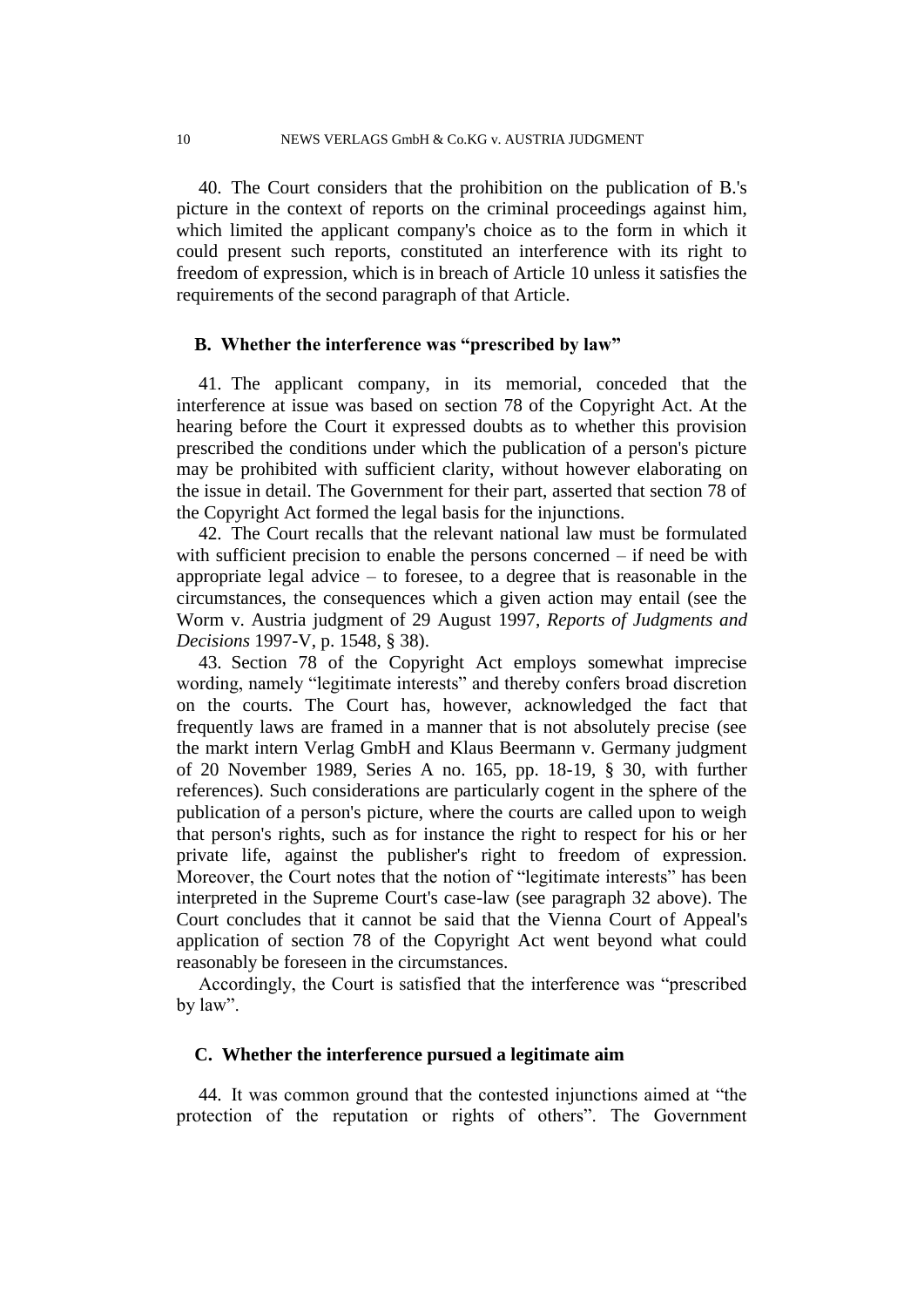emphasised that they aimed in particular at protecting B.'s right to a fair trial based on respect for the presumption of innocence and his right to respect for his private life. The Government added that the interference eventually also served to maintain the authority and impartiality of the judiciary.

45. The Court notes that the judgments of the domestic courts show that the injunctions were intended to protect B. against insult and defamation and against violations of the presumption of innocence. Thus they had the aim of protecting "the reputation or rights of others" and also "the authority and impartiality of the judiciary" in so far as that term has been interpreted to include the protection of the rights of litigants in general (see the *Sunday Times* v. the United Kingdom (no. 1) judgment of 26 April 1979, Series A no. 30, p. 34, § 56).

46. The interference complained of, thus, had aims that were legitimate under paragraph 2 of Article 10.

### **D. Whether the interference was "necessary in a democratic society"**

47. The applicant company mainly disputed that the injunctions were "necessary" for achieving the aforementioned aims. It submitted in particular that the overall background of the publications had to be taken into account. The letter-bomb attacks were directed against politicians and other persons committed to protecting the rights of groups suffering persecution and discrimination. Being based on National Socialist ideology they were perceived as a threat to the democratic order of the Republic. Accordingly, its reporting in this context had to be seen as a contribution to a political debate. Moreover, the applicant company emphasised that B., who was the main suspect in the criminal proceedings reported upon, was not unknown to the public. Being a militant right-wing extremist, he had attracted public attention and received media coverage already before the letter-bomb attacks. The applicant company added that B.'s picture was published by all other media while the criminal proceedings against him were pending and that he was indeed convicted of offences under the National Socialist Prohibition Act by final judgment.

48. The applicant company conceded that in cases concerning the publication of an individual's picture in the context of reporting, a conflict may arise between the freedom of the press and the individual's right to protection of his or her private and family life. However, the photographs of B. used in its reports did not infringe B.'s personal integrity, as they were not in themselves degrading or defamatory. The applicant company also accepted that the State may be called upon to ensure that the media do not infringe the presumption of innocence, as reports on pending proceedings may endanger the impartiality of the courts. However, it argued that in the present case the injunctions were disproportionate as they contained an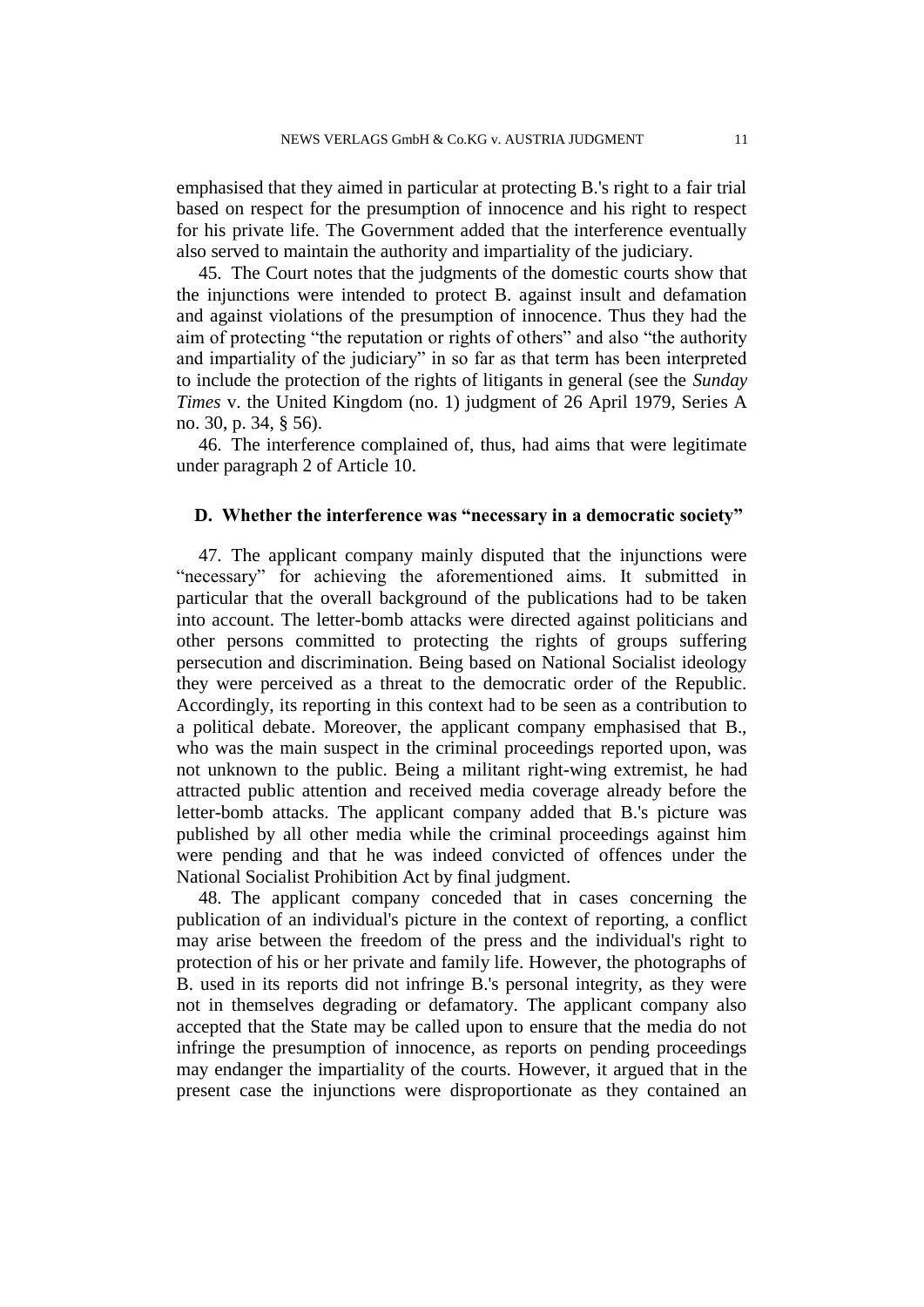absolute prohibition on the publication of B.'s picture, irrespective of the accompanying text.

49. The Government stressed that the publication of B.'s picture encroached upon his right to respect for his private life and, having regard to the disparaging text accompanying it, also violated the presumption of innocence. In such a case section 78 of the Copyright Act affords the person concerned the requisite protection of his or her rights under Articles 6 and 8 of the Convention. As this provision applies when "legitimate interests" of the person concerned are violated, it calls for weighing the person's interest in banning the publication against the interest of the media in providing information.

50. The Government asserted that the injunctions were proportionate, as the Austrian courts correctly weighed the interests involved. Having regard to the accompanying text in the original articles giving rise to the dispute, which referred to B. as the perpetrator of the letter-bomb attacks, and the extraordinary public attention any reporting on the issue attracted, the publication of B.'s picture constituted a particularly serious violation of his rights. The Government concluded that the relatively wide scope of the injunctions was necessary as the identification of which accompanying texts should be banned in connection with the publication of the pictures was not expedient. Moreover, the injunctions did not affect the applicant company's right to publish comments on the proceedings against B.

51. Finally, the Government contested that the applicant company's reporting contributed to a political debate and stressed that the applicant company's allegations that B. was the perpetrator of the letter-bomb attacks were simply false. In this context they pointed out that B. was acquitted of the charges of aiding and abetting assault, while the true perpetrator has meanwhile been convicted by final judgment.

52. The Court recalls its well-established case-law that the adjective "necessary", within the meaning of Article 10  $\S$  2 implies the existence of a "pressing social need". The Contracting States have a certain margin of appreciation in assessing whether such a need exists, but it goes hand in hand with a European supervision embracing both the law and the decisions applying it, even those given by an independent court. The Court is therefore empowered to give the final ruling on whether a "restriction" is reconcilable with freedom of expression as protected by Article 10.

In exercising its supervisory jurisdiction, the Court cannot confine itself to considering the impugned court decisions in isolation; it must look at them in the light of the case as a whole, including the articles held against the applicant company and the context in which they were written. The Court must determine whether the interference at issue was "proportionate to the legitimate aims pursued" and whether the reasons adduced by the national courts to justify it are "relevant and sufficient" (see for instance the *Sunday Times* (no. 1) judgment cited above, p. 38, § 62; the *Observer* and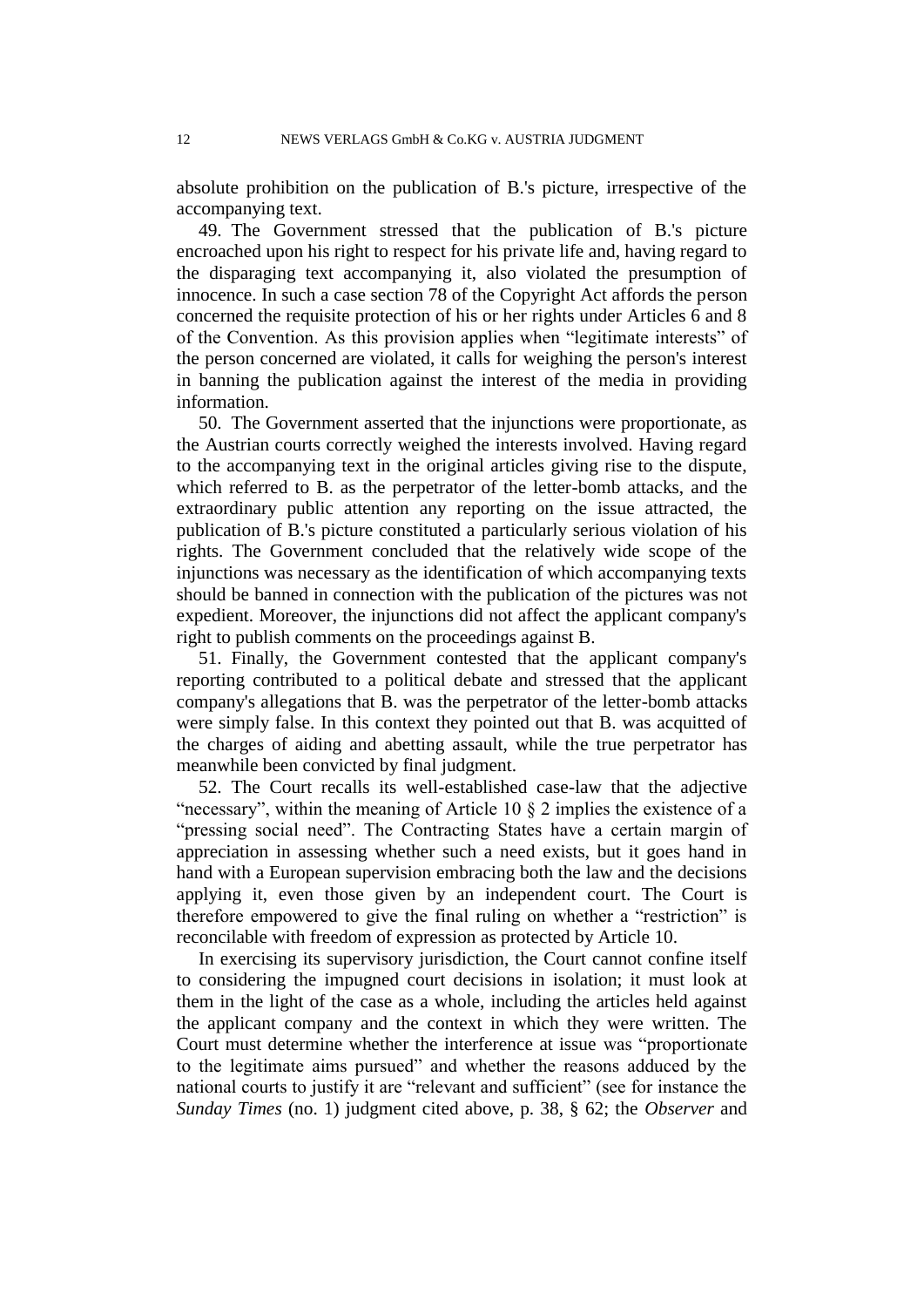*Guardian* v. the United Kingdom judgment of 26 November 1991, Series A no. 216, pp. 29-30, § 59; and the recapitulation in *Sürek v. Turkey (no. 1)*, [GC], no. 26682/95, § 58, ECHR 1999-IV).

53. In the present case the Vienna Court of Appeal, by judgment of 22 September 1994 in preliminary injunction proceedings (see paragraphs 19-22 above) and by judgment of 30 August 1995 in the subsequent main proceedings (see paragraphs 27-28 above), issued injunctions prohibiting the applicant company from publishing B.'s picture in the context of the criminal proceedings against him irrespective of the accompanying text. Its judgments were upheld by the Supreme Court (see paragraphs 23 and 29 above).

54. The articles which gave rise to the injunction proceedings were written against the background of a spectacular series of letter bombs which had been sent to politicians and other persons in the public eye in Austria and had severely injured several victims. The attacks, thus, were a news item of major public concern. The applicant company's articles dealt with the activities of the extreme right and in particular with B., who had been arrested as the main suspect. Being a right-wing extremist, he had entered the public scene well before the series of letter-bomb attacks. Moreover, it has to be borne in mind that the offences he was suspected of, namely offences under the Prohibition Act and aiding and abetting assault through letter bombs, were offences with a political background directed against the foundations of a democratic society. It may be added that the photographs of B., with the possible exception of one wedding picture, did not disclose any details of his private life. Thus, the Court cannot subscribe to the Government's argument that the publications at issue encroached upon B.'s right to respect for his private life.

These circumstances have to be taken into account when assessing whether the reasons adduced by the Austrian courts for justifying the injunctions were "relevant" and "sufficient" and whether the injunctions were "proportionate to the legitimate aims pursued".

55. Another factor of particular importance for the Court's determination in the present case is the essential function the press fulfils in a democratic society. Although the press must not overstep certain bounds, in particular in respect of the reputation and rights of others or of the proper administration of justice, its duty is nevertheless to impart  $-$  in a manner consistent with its obligations and responsibilities – information and ideas on all matters of public interest (see Bladet Tromsø *and Stensaas v. Norway*  [GC], no. 21980/93, § 59, ECHR 1999-III).

56. This duty extends to the reporting and commenting on court proceedings which, provided that they do not overstep the bounds set out above, contribute to their publicity and are thus perfectly consonant with the requirement under Article 6 § 1 of the Convention that hearings be public. Not only do the media have the task of imparting such information and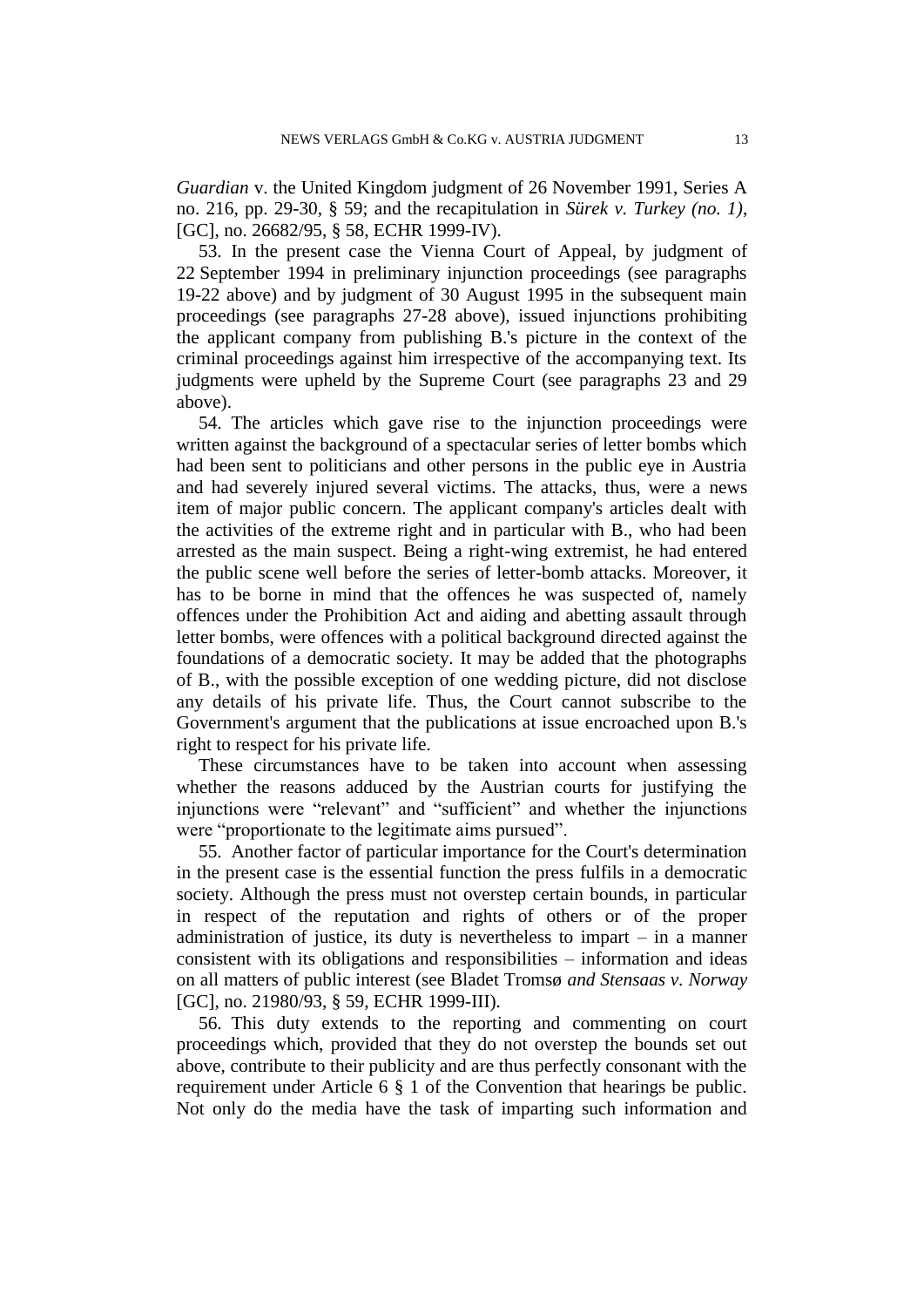ideas: the public has a right to receive them (see the Worm judgment cited above, pp. 1551-52, § 50). This is all the more so where, as in the present case, a person is involved who has laid himself open to public scrutiny by expressing extremist views (see, *mutatis mutandis*, the Worm judgment, ibid.). However, the limits of permissible comment on pending criminal proceedings may not extend to statements which are likely to prejudice, whether intentionally or not, the chances of a person receiving a fair trial or to undermine the confidence of the public in the role of the courts in the administration of justice (ibid.). Thus, the fact that B. had a right under Article 6 § 2 of the Convention to be presumed innocent until proved guilty is also of relevance for the balancing of competing interests which the Court must carry out (see Bladet Tromsø *and Stensaas* cited above, § 65).

57. The Vienna Court of Appeal stated in the reasons for its decision of 22 September 1994 and its subsequent judgment of 30 August 1995 that it was not the publication of B.'s picture in itself but its combination with comments which were insulting and contrary to the presumption of innocence that violated B.'s legitimate interests within the meaning of section 78 of the Copyright Act. Notwithstanding these remarks, and contrary to the Vienna Commercial Court which had regard to this link between pictures and text and prohibited the applicant company only from publishing B.'s picture in connection with statements in which he was insulted or referred to as the perpetrator of the letter-bomb attacks, the Vienna Court of Appeal imposed an absolute prohibition on the applicant company. It considered that it was not for B. to specify the statements the applicant company had to refrain from making but, unlike the Commercial Court (see paragraphs 25-26 above), it failed to give reasons for its approach.

58. The Court acknowledges that there may be good reasons for prohibiting the publication of a suspect's picture in itself, depending on the nature of the offence at issue and the particular circumstances of the case. A similar line of argument was followed by the Supreme Court, which stated that even the publication of a picture accompanied by a correct statement of fact could infringe the legitimate interests of the person concerned. However, no reasons to that effect were adduced by the Vienna Court of Appeal. Nor did it, contrary to the Vienna Commercial Court, carry out a weighing of B.'s interest in the protection of his picture against the public interest in its publication which, as the Government pointed out, is required under section 78 of the Copyright Act. This is all the more surprising as the publication of a suspect's picture is not generally prohibited under section 7a of the Austrian Media Act unless the suspect is a juvenile or the offences are only of a minor nature, but depends precisely on a weighing of the respective interests. In sum the reasons adduced by the Vienna Court of Appeal, though "relevant", are not "sufficient".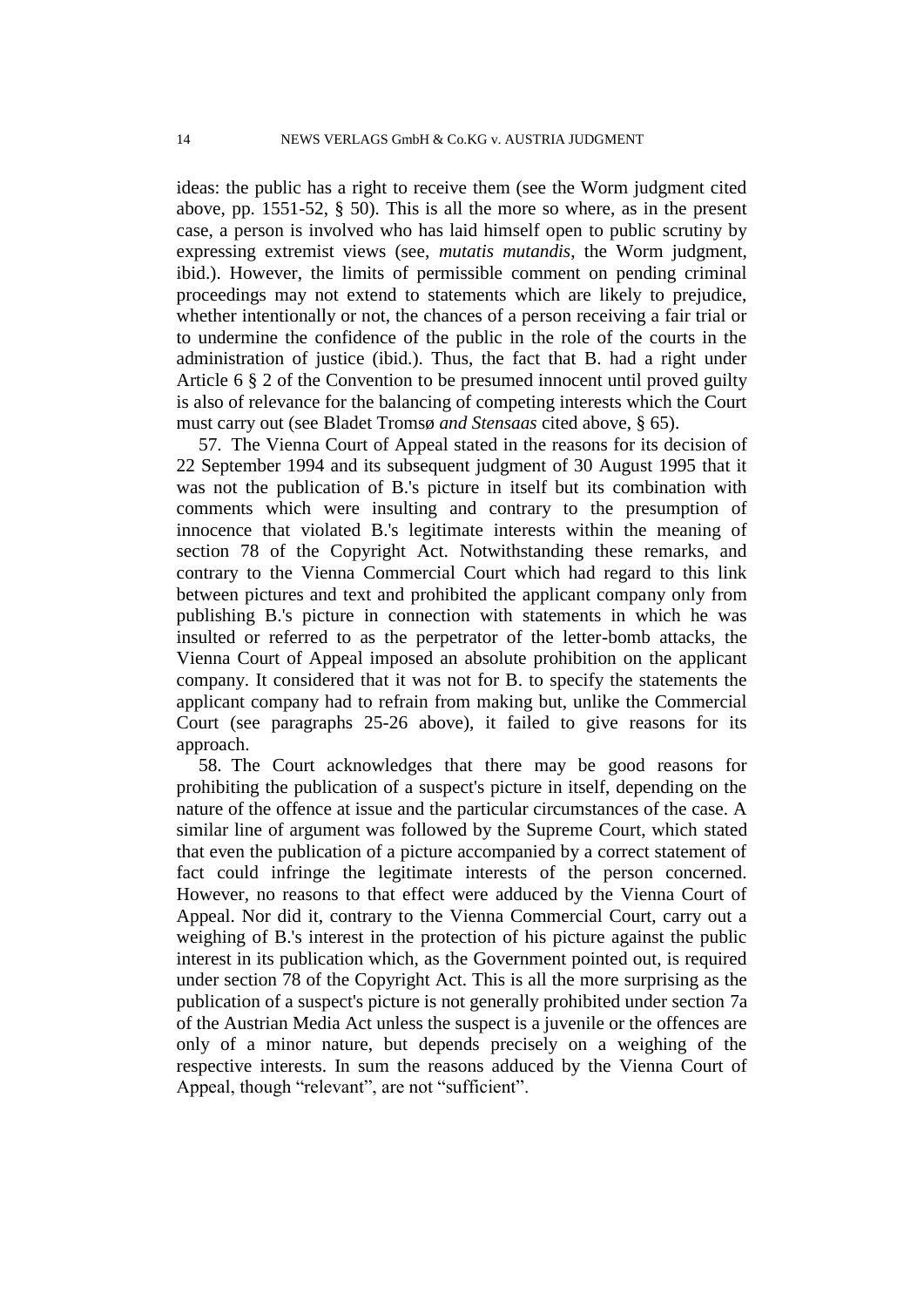59. It is true, as the Government pointed out, that the injunctions did not in any way restrict the applicant company's right to publish comments on the criminal proceedings against B. However, they restricted the applicant company's choice as to the presentation of its reports, while it was undisputed that other media were free to continue to publish B.'s picture throughout the criminal proceedings against him. Having regard to these circumstances and to the domestic courts' finding that it was not the pictures used by the applicant company but only their combination with the text that interfered with B.'s rights, the Court finds that the absolute prohibition on the publication of B.'s picture went further than was necessary to protect B. against defamation or against violation of the presumption of innocence. Thus, there is no reasonable relationship of proportionality between the injunctions as formulated by the Vienna Court of Appeal and the legitimate aims pursued.

60. It follows from these considerations that the interference with the applicant company's right to freedom of expression was not "necessary in a democratic society". Accordingly, there has been a violation of Article 10 of the Convention.

## II. ALLEGED VIOLATION OF ARTICLE 14 OF THE CONVENTION TAKEN IN CONJUNCTION WITH ARTICLE 10

61. The applicant company asserted that the injunctions also constituted a violation of Article 14 of the Convention taken in conjunction with Article 10 as it was discriminated against in relation to other media.

62. Having regard to its findings under Article 10 of the Convention taken alone (see in particular paragraph 59 above), the Court does not consider it necessary to examine this complaint.

## III. APPLICATION OF ARTICLE 41 OF THE CONVENTION

### 63. Article 41 of the Convention provides:

"If the Court finds that there has been a violation of the Convention or the Protocols thereto, and if the internal law of the High Contracting Party concerned allows only partial reparation to be made, the Court shall, if necessary, afford just satisfaction to the injured party."

#### **A. Damage**

64. The applicant company claimed compensation for pecuniary as well as for non-pecuniary damage. As to pecuniary damage it submitted that it had, as a result of the prohibition on the publication of B.'s picture, suffered a loss of circulation and a loss of income from advertising which is directly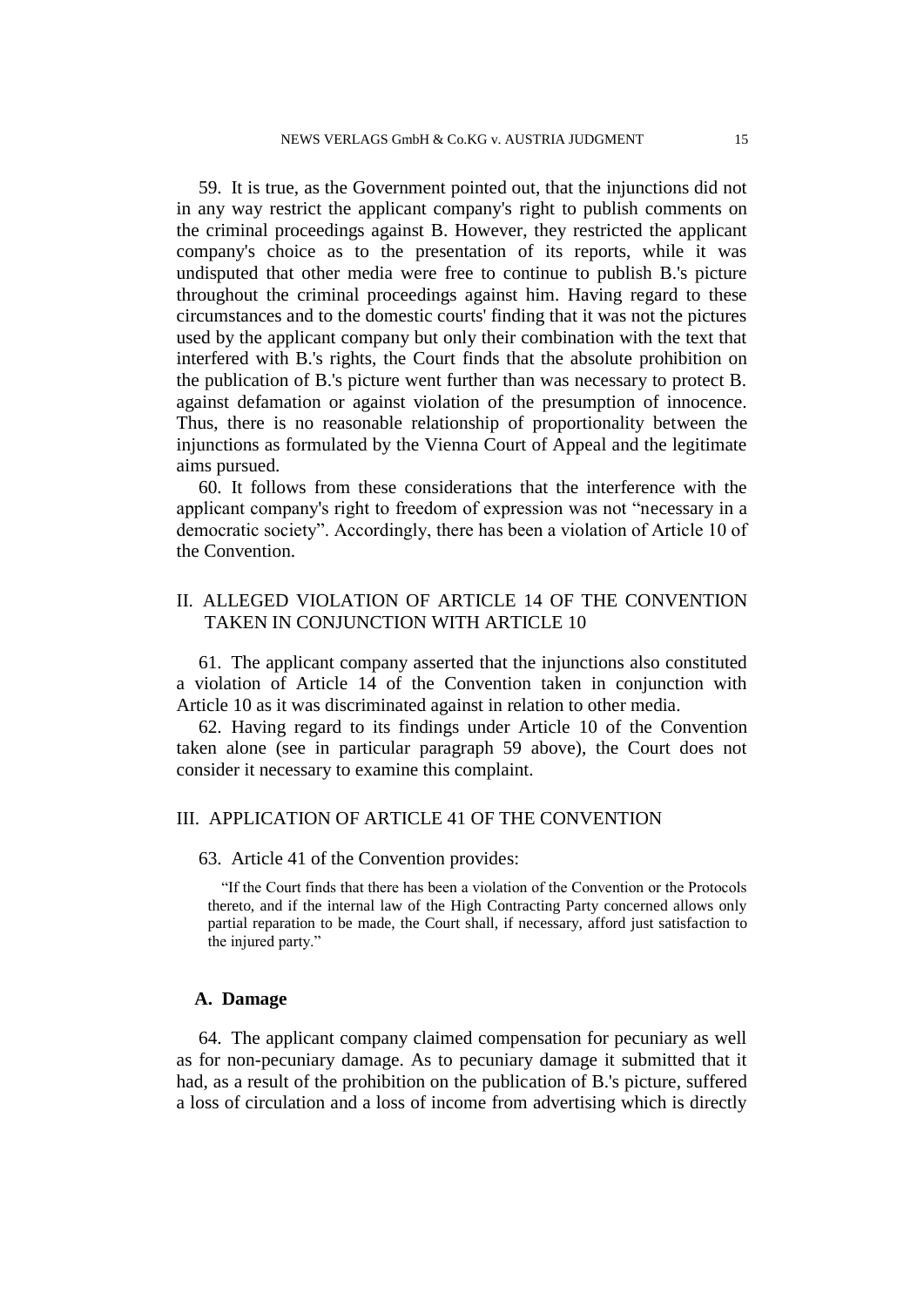dependent on circulation. As to non-pecuniary damage, the applicant company alleged that the impugned court decisions caused prejudice to its reputation. In its memorial the applicant company did not specify any amounts claimed as compensation. At the hearing it requested 50,000 euros in respect of non-pecuniary damage.

65. The Government asserted that the applicant company had failed to show that it had actually sustained pecuniary damage. As to non-pecuniary damage, the Government considered that the finding of a violation would constitute sufficient just satisfaction.

66. As to pecuniary damage, the Court, like the Government, finds that the applicant company has failed to substantiate its claim.

As to non-pecuniary damage for the alleged loss of reputation, the Court will leave open whether a corporate applicant can claim non-pecuniary damage of this sort (see, *mutatis mutandis*, *Immobiliare Saffi v. Italy* [GC]*,*  no. 22774/93, § 79, ECHR 1999-V) as, in the circumstances of the case, the finding of a violation provides sufficient just satisfaction as regards any non-pecuniary damage the applicant company might have sustained.

#### **B. Costs and expenses**

67. In its memorial the applicant company claimed 151,327.32 Austrian schillings (ATS) as costs and expenses incurred in the domestic proceedings and ATS 78,977.70 for the Strasbourg proceedings. It further claimed ATS 45,800 for its participation at the hearing before the Court.

68. The Government did not comment on these claims.

69. The Court recalls that, according to its case-law, it has to consider whether the costs and expenses were actually and necessarily incurred in order to prevent or obtain redress for the matter found to constitute a violation of the Convention and were reasonable as to quantum (see, for example, Bladet Tromsø *and Stensaas* cited above, § 80). The Court considers that these conditions are met as regards the costs and expenses incurred in the domestic proceedings and, consequently, awards the sum of ATS 151,327.32. As to the costs for the Strasbourg proceedings, the Court finds the claim reasonable and, consequently, awards the full amount, namely ATS 124,777.70.

### **C. Default interest**

70. According to the information available to the Court, the statutory rate of interest applicable in Austria at the date of adoption of the present judgment is 4% per annum.